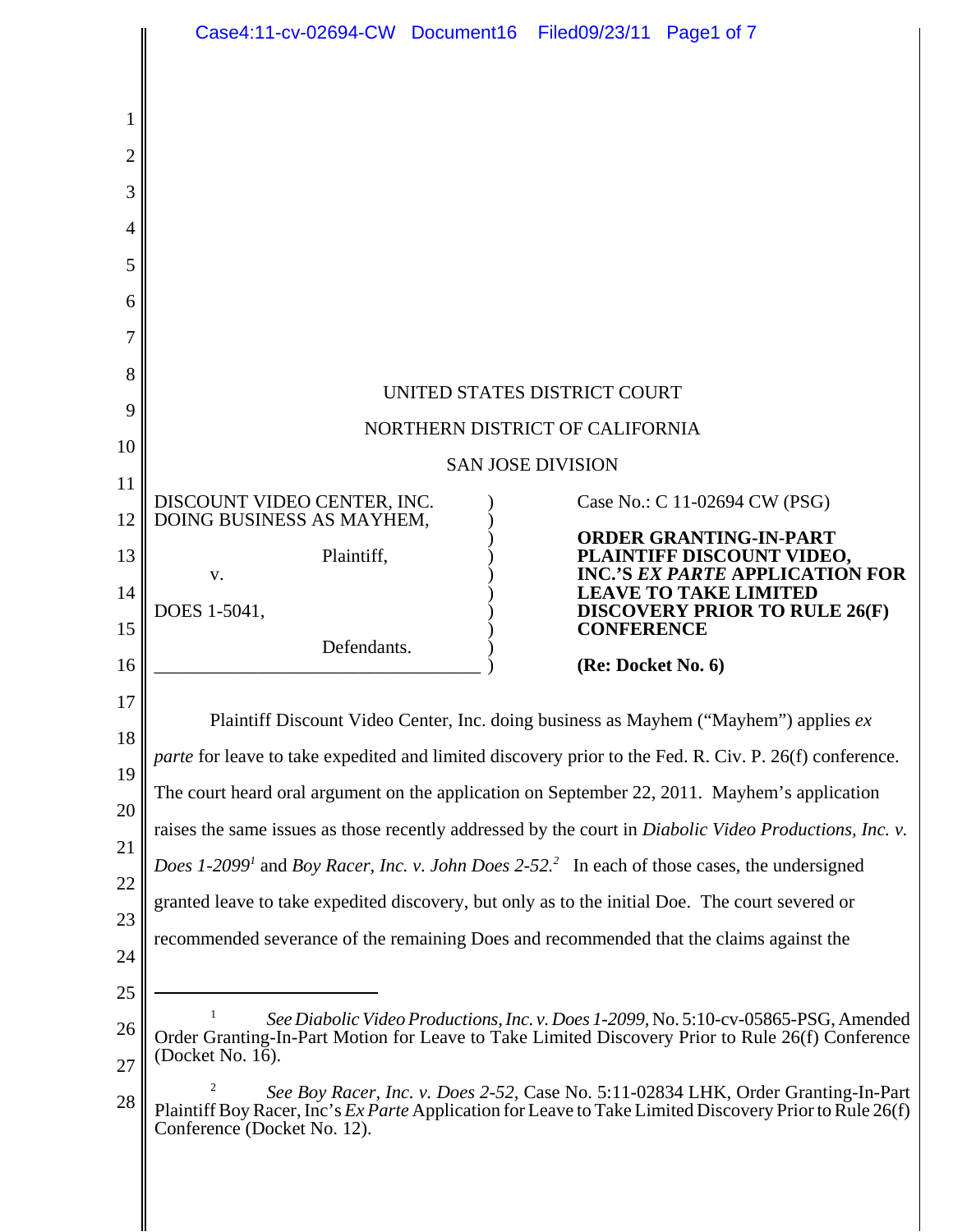## Case4:11-cv-02694-CW Document16 Filed09/23/11 Page2 of 7

1 2 remaining be dismissed without prejudice and, if re-filed within 20 days, deemed a continuation of the original action for purposes of the statute of limitations.

3 4 5 6 7 In *Diabolic,* the undersigned found that the copyright owner had not adequately explained how or why the peer-to-peer architecture of the BitTorrent protocol differed from other file-sharing protocols considered in *Leface Records, LLC*,<sup>3</sup> Interscope Records,<sup>4</sup> BMG Music,<sup>5</sup> or Twentieth Century Fox Film Corp.<sup>6</sup> In each of those cases, the peer-to-peer nature of the protocol was insufficient to justify joinder of dozens of otherwise unrelated defendants in a single action.

8 9 10 11 Under *Gillespie v. Civiletti*, before allowing expedited discovery to uncover the identity of unnamed defendants, the district courts of this circuit must determine whether either of two conditions applies. The first is whether the requested discovery would fail to uncover the identities sought.<sup>7</sup> The second is whether the claim against the defendant could be dismissed. $8$ 

12 13 14 15 16 As to the first *Gillespie* condition,<sup>9</sup> whether or not the individuals identified are ultimately liable under Mayhem's theory of infringement, the court is once again informed by the plaintiff that the discovery sought here would uncover the identities sought. Mayhem seeks leave to subpoena various Internet Service Providers ("ISP") associated with certain IP addresses to produce the names, addresses, email addresses, phone numbers, and Media Access Control numbers associated

- 17
- 18
- <sup>3</sup> No. 5:07-cv-298-BR, 2008 WL 544992 (E.D.N.C. Feb. 27, 2008).
- 20
- 21

19

<sup>4</sup> No. 6:04-cv-197-Orl-22DAB, 2004 U.S. Dist. LEXIS 27782 (M.D. Fla. Apr. 1, 2004).

- <sup>5</sup> No. 06-01579, 2006 U.S. Dist. LEXIS 53237 (N.D. Cal. Jul. 31, 2006).
- 22
- <sup>6</sup> No. C 04-04862, Docket No. 12 (N.D. Cal. Nov. 16, 2004).

23 24 25 26 27 <sup>7</sup> *See Gillespie v. Civiletti,* 629 F.2d 637, 642 (9th Cir. 1980); *see also Columbia Ins. Co. v. SeesCandy.com,* 185 F.R.D. 573, 577 (N.D. Cal. 1999) ("With the rise of the Internet has come the ability to commit certain tortious acts, such as defamation, copyright infringement, and trademark infringement, entirely on-line. The tortfeasor can act pseudonymously or anonymously and may give fictitious or incomplete identifying information. Parties who have been injured by these acts are likely to find themselves chasing the tortfeasor from [ISP] to ISP, with little or no hope of actually discovering the identity of the tortfeasor. In such cases the traditional reluctance for permitting filings against John Doe defendants or fictitious names and the traditional enforcement of strict compliance with service requirements should be tempered by the need to provide injured parties with a forum in which they may seek redress for grievances.").

- 28
- <sup>8</sup> *See id.* at 642.

<sup>9</sup> *See id.*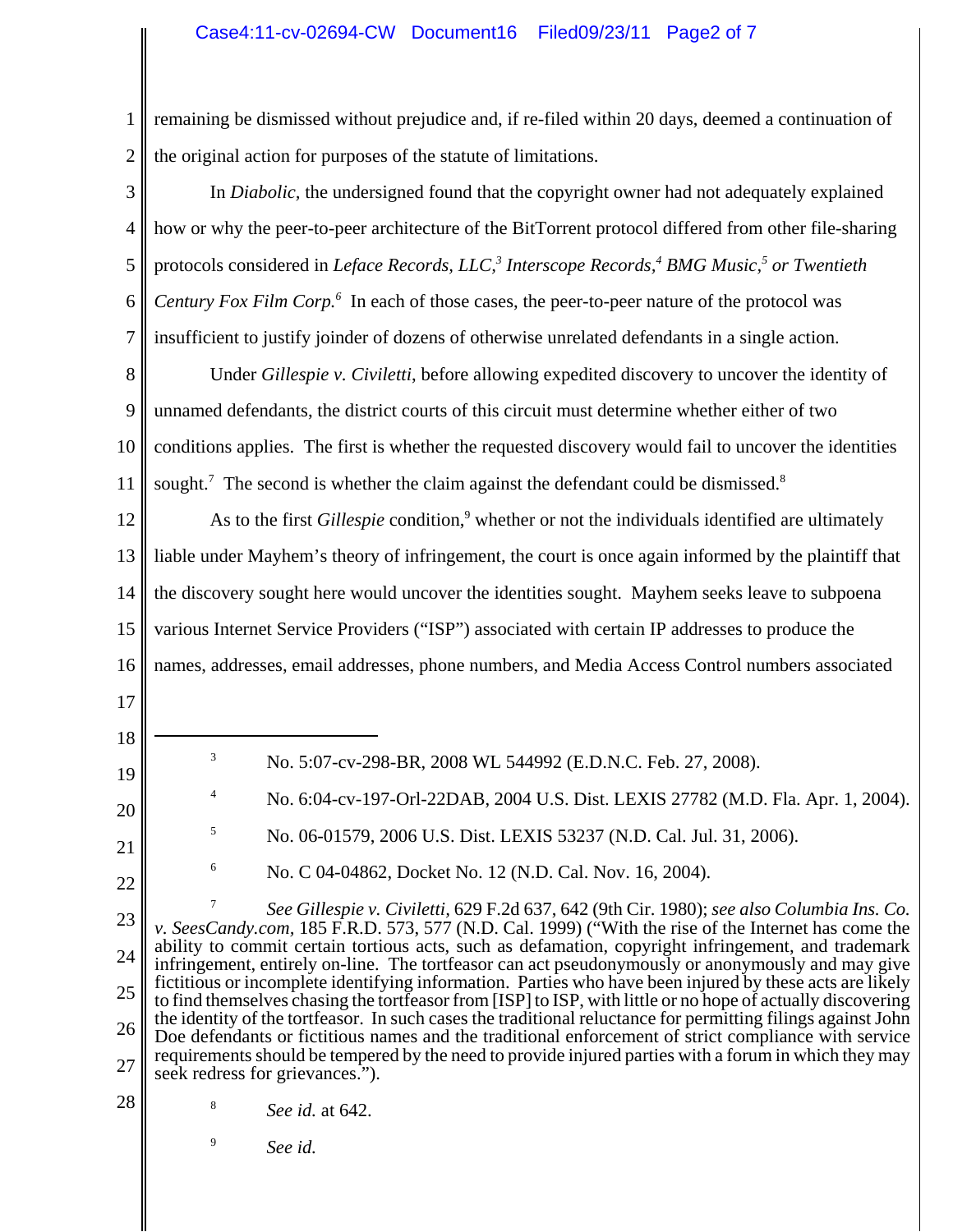1 2 3 4 5 6 7 8 9 10 11 12 13 with each IP address alleged to have conducted infringing activity. The Nicolini Declaration<sup>3</sup> explains that Copyright Enforcement Group, LLC's proprietary file sharing forensic software captured the unique IP address by which each Doe Defendant allegedly infringed. If provided with the IP address and the date and time of the infringing activity, Mayhem asserts that the ISP can identify the Doe Defendant because information is contained in the ISP's subscriber activity log files. Mayhem's claims notwithstanding, the court has serious doubts as to the efficacy of the ISP subpoenas in uncovering the identity of the individuals alleged to have committed infringement. As the court has come to learn in yet another of the recent "mass copyright" cases, subscriber information appears to be only the first step in the much longer, much more intrusive investigation required to uncover the identity of each Doe Defendant.<sup>4</sup> The reason is simple: an IP address exposed by a wireless router might be used by the subscriber paying for the address, but it might not. Roommates, housemates, neighbors, visitors, employees or others less welcome might also use the same address.

14 15 16 17 18 19 Even if the court were not dubious of the plaintiff's ability to meet the first *Gillespie* condition, it is not convinced that Mayhem can satisfy the second. To address the second *Gillespie* condition and to distinguish the technical architecture of BitTorrent from those file-sharing protocols which other courts have found failed to justify joinder, Mayhem explains that users of the BitTorrent protocol have a higher degree of interactivity and engage in deep and sustained collaboration with their peers, as follows:

The process begins with one user accessing the Internet through an Internet Service Provider ("ISP") and intentionally making a digital file of the work available on the Internet to the public from his or her computer. This first file is often referred to as the first "seed." I will refer to the person making this seed available as the "original" seeder." Persons seeking to download such a work also access the Internet through an ISP (which may or may not be the same ISP as used by the original seeder) and seek out the work on a P2P network. With the availability of the seed, other users, who are referred to as "peers," access the Internet and request the file (by searching for its title or even searching for the torrent's "hash"-as described below) and engage the original seeder and/or each group, sometimes referred to as a "swarm," and begin downloading the seed file. In turn, as each peer receives portions of the seed, most often that peer makes those portions available to other peers in the swarm. Therefore,

<sup>3</sup> *See* Docket No. 6-1.

20

21

22

23

24

25

26

27

28

<sup>4</sup> *See Boy Racer, Inc. v. Doe 1,* Case No. 5:11-cv-02329 PSG, Order Denying Plaintiff's *Ex Parte* Motion for Leave to Take Further Expedited Discovery (Docket No. 21).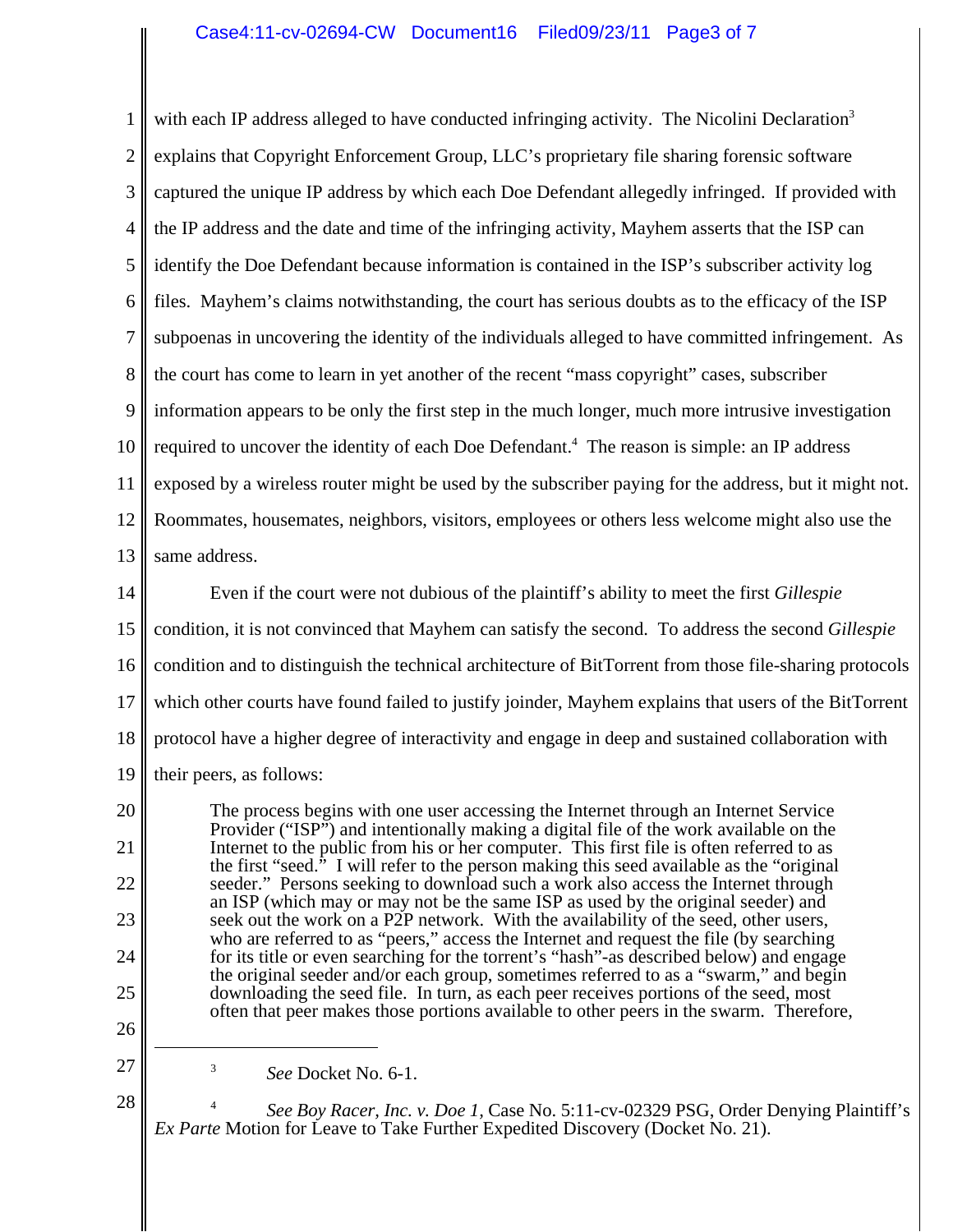|          | Case4:11-cv-02694-CW Document16<br>Filed09/23/11 Page4 of 7                                                                                                                                                                                                                                                                                                                                                                        |  |  |  |  |  |  |  |  |
|----------|------------------------------------------------------------------------------------------------------------------------------------------------------------------------------------------------------------------------------------------------------------------------------------------------------------------------------------------------------------------------------------------------------------------------------------|--|--|--|--|--|--|--|--|
|          |                                                                                                                                                                                                                                                                                                                                                                                                                                    |  |  |  |  |  |  |  |  |
|          | each peer in the swarm is at least copying and is usually distributing, as a follow-on                                                                                                                                                                                                                                                                                                                                             |  |  |  |  |  |  |  |  |
| 2        | seeder, copyrighted material at the same time. Of the over 20,000 infringers tracked<br>in connection with several cases currently pending, at least 95% of the Doe                                                                                                                                                                                                                                                                |  |  |  |  |  |  |  |  |
| 3        | defendants were uploading (i.e., distributing) illegal copies of our clients' motion<br>pictures at the moment indicated by the Timestamp in the respective Exhibit A                                                                                                                                                                                                                                                              |  |  |  |  |  |  |  |  |
| 4        | appended to each complaint, which is also true for this case. In P2P networks, the<br>infringement may continue even after the original seeder has gone completely offline.                                                                                                                                                                                                                                                        |  |  |  |  |  |  |  |  |
| 5        | Any BitTorrent client may be used to join a swarm.                                                                                                                                                                                                                                                                                                                                                                                 |  |  |  |  |  |  |  |  |
| 6        | Mayhem goes on to note:                                                                                                                                                                                                                                                                                                                                                                                                            |  |  |  |  |  |  |  |  |
| 7        | As more peers join a swarm at any one instant, they obtain the content at even greater<br>speeds because of the increasing number of peers simultaneously offering the content<br>as seeders themselves for unlawful distribution. As time goes on, the size of the                                                                                                                                                                |  |  |  |  |  |  |  |  |
| 8        | swarm varies, yet it may endure for a long period, with some swarms enduring for 6<br>months to well over a year depending on the opoularity of a particular motion picture.                                                                                                                                                                                                                                                       |  |  |  |  |  |  |  |  |
| 9        | As a result, the original seed file becomes unlawfully duplicated multiple times by<br>multiple parties, with a potentially exponential increase in the number of illegal<br>copies of any copyrighted work. With respect to any particular swarm, the hash (an<br>alphanumeric representation of a digital file) associated with the copied file's torrent<br>file remains the same.                                              |  |  |  |  |  |  |  |  |
| 10       |                                                                                                                                                                                                                                                                                                                                                                                                                                    |  |  |  |  |  |  |  |  |
| 11       |                                                                                                                                                                                                                                                                                                                                                                                                                                    |  |  |  |  |  |  |  |  |
| 12       | According to Mayhem, this greater extent of cooperation and concerted action among BitTorrent                                                                                                                                                                                                                                                                                                                                      |  |  |  |  |  |  |  |  |
| 13       | users than among users of other protocols makes joinder proper here. <sup>5</sup>                                                                                                                                                                                                                                                                                                                                                  |  |  |  |  |  |  |  |  |
| 14       | Even with the description of the BitTorrent technology provided by Mr. Nicolini, the court                                                                                                                                                                                                                                                                                                                                         |  |  |  |  |  |  |  |  |
| 15       | remains unpersuaded that the peer-to-peer architecture of the BitTorrent technology justifies the                                                                                                                                                                                                                                                                                                                                  |  |  |  |  |  |  |  |  |
| 16       | joinder of otherwise unrelated defendants in a single action. First, the Nicolini declaration argues at                                                                                                                                                                                                                                                                                                                            |  |  |  |  |  |  |  |  |
| 17       | length about the concerted activity within a given swarm. Presumably he does so in response to the                                                                                                                                                                                                                                                                                                                                 |  |  |  |  |  |  |  |  |
| 18       | concern highlighted by Judge Ryu <sup>6</sup> and this court in <i>Boy Racer</i> that users in different swarms have                                                                                                                                                                                                                                                                                                               |  |  |  |  |  |  |  |  |
| 19       | nothing in common other than downloading the same work, which as this court and others have                                                                                                                                                                                                                                                                                                                                        |  |  |  |  |  |  |  |  |
| 20       | noted is insufficient under our precedent. Even if the IP addresses at issue in this motion all came                                                                                                                                                                                                                                                                                                                               |  |  |  |  |  |  |  |  |
| 21       | from a single swarm, there is no evidence to suggest that each of the addresses acted in concert with                                                                                                                                                                                                                                                                                                                              |  |  |  |  |  |  |  |  |
| 22       | all of the others. In fact, the many weeks covering the activity associated with each of the addresses                                                                                                                                                                                                                                                                                                                             |  |  |  |  |  |  |  |  |
| 23       |                                                                                                                                                                                                                                                                                                                                                                                                                                    |  |  |  |  |  |  |  |  |
| 24       | 5<br>This claim that BitTorrent is different from other protocols considered in earlier cases<br>because of its swarming download functionality does not appear to be correct as a factual matter. For                                                                                                                                                                                                                             |  |  |  |  |  |  |  |  |
| 25       | instance, the Kazaa and Gnutella protocols that were at issue in earlier cases have a swarming download<br>feature that works similarly to BitTorrent's. See, e.g., L. Jean Camp, "Peer to Peer Systems," in Hossein                                                                                                                                                                                                               |  |  |  |  |  |  |  |  |
| 26       | Bidgoli (ed.), The Internet Encyclopedia (Wiley, 2004), vol. 3, at 30. ("In order to increase the speed<br>of downloads and distribute the load on peer-provid[ed] files Limeware uses swarming transfers. See<br>also, Alex Jantunen, et al., "Peer to Peer Analysis: State of the Art" (Tampere University of technology,<br>2006) (noting that swarming supporting protocols include at least FastTrack, Gnutella, ED2K/Overnet |  |  |  |  |  |  |  |  |
| 27       |                                                                                                                                                                                                                                                                                                                                                                                                                                    |  |  |  |  |  |  |  |  |
| $\Omega$ | and BitTorrent).                                                                                                                                                                                                                                                                                                                                                                                                                   |  |  |  |  |  |  |  |  |

28

<sup>6</sup> *See Pacific Century Intern. Ltd. v. Does 1-101,* Case No. 11-02533, Docket No. 7 (N.D. Cal. Jul. 8, 2011).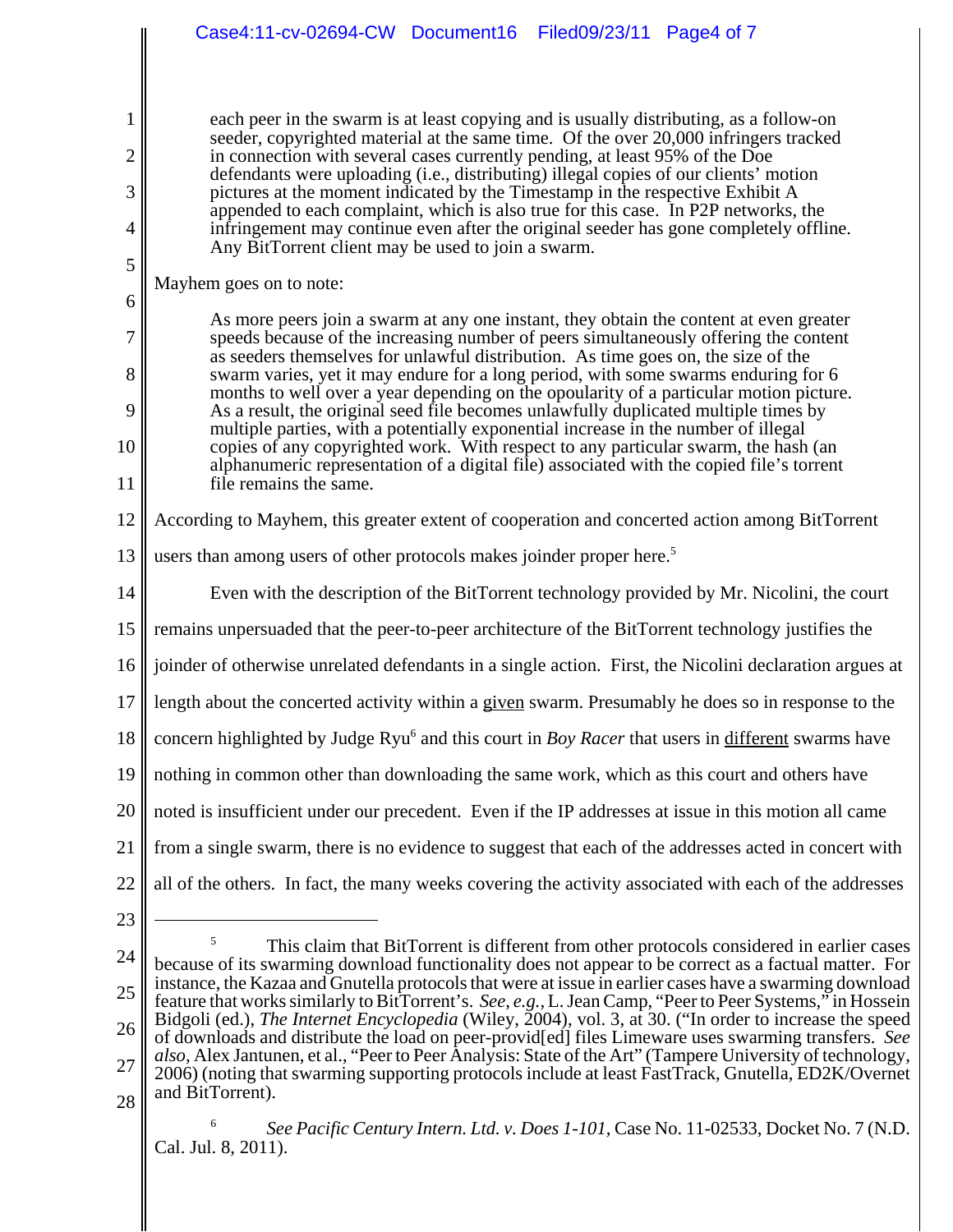1 2 3 4 5 6 7 8 9 10 11 12 13 14 15 16 17 18 19 20 21 22 23 24 25 26 27 28 Empirical research shows that most BitTorrent users do not remain connected for very long after their downloads are complete. One large study observed that only 3.1% of BitTorrent users stayed connected (to upload to others) more than ten hours after their downloads completed; only 0.34% stayed connected over 100 hours. J.A. Pouwelse, P. Garbacki, D.H.J. Epema, and H.J. Sips, *The BitTorrent P2P File-Sharing System: Measurement and Analysis* at 4, in Proceedings of the 4<sup>th</sup> International Workshop on Peer-to-Peer Systems, *available* at Peer-to-Peer Systems, *available* at http://www.springerlink.com/content/1251rj2233u051. Another study found that over 90% of users who successfully downloaded a file remained connected for less than a single day, while many users who attempted to download the file gave up entirely and disconnected within the first few hours. M. Izal, G. Urvoy-Keller, E.W. Biersack, P.A. felber, A. Al Hamra and L. Garces-Erice, *Dissecting BitTorrent: Five Months in a Torrent's Lifetime* at 7, in Proceedings of the 5<sup>th</sup> International Workshop on Passive and Active Network Management Proceedings of the  $4<sup>th</sup>$  International Workshop on Peer-to-Peer Systems, *available at* http://www.springerlink.com/content/fg8hqw4136t0vtx9. <sup>8</sup> *See Diabolic Video Productions, Inc. v. Does 1-2099,* No. 5:10-cv-05865-PSG, Amended Order Granting-In-Part Motion for Leave to Take Limited Discovery Prior to Rule 26(f) Conference (Docket No. 16). <sup>9</sup> *See BMG Music v. Does 1-203,* Case No. 04-650, 2004 WL 953888, at \*1 (E.D. Pa. Apr. 2, 2004). call into question whether there was ever common activity linking the 5,041 addresses in this case. As the court noted in *Boy Racer,* in this age of instant digital gratification, it is unreasonable to conclude that any one alleged infringer of the copyrighted work would patiently wait many weeks to collect the bits of the work from 5,040 other cooperators. At the very least, there is no proof that bits from each of these  $5,041$  addresses were ever assembled into a single file.<sup>7</sup> As the court previously explained, under this court's precedent regarding other file sharing protocols, merely infringing the same copyrighted work over this period is not enough.<sup>8</sup> Finally, nothing in the BitTorrent architecture changes the fact that each defendant also will likely have a different defense. As the district court in *BMG Music* put it: Comcast subscriber John Doe 1 could be an innocent parent whose internet access was abused by her minor child, while John Doe 2 might share a computer with a roommate who infringed Plaintiffs' works. John Does 3 through 203 could be thieves, just as Plaintiffs believe, inexcusably pilfering Plaintiffs' property and depriving them, and their artists, of the royalties they are rightly owed.<sup>9</sup> Mayhem's motion is therefore GRANTED, but only as to Doe 1 and as follows. IT IS HEREBY ORDERED that Mayhem is allowed to serve immediate discovery on Doe 1's ISP listed in Exhibit A to the Complaint by serving a Rule 45 subpoena that seeks information sufficient to identify Doe 1, including the name, addresses, telephone numbers, and email addresses of Doe 1. Mayhem's counsel shall issue its subpoena and shall include a copy of this order. This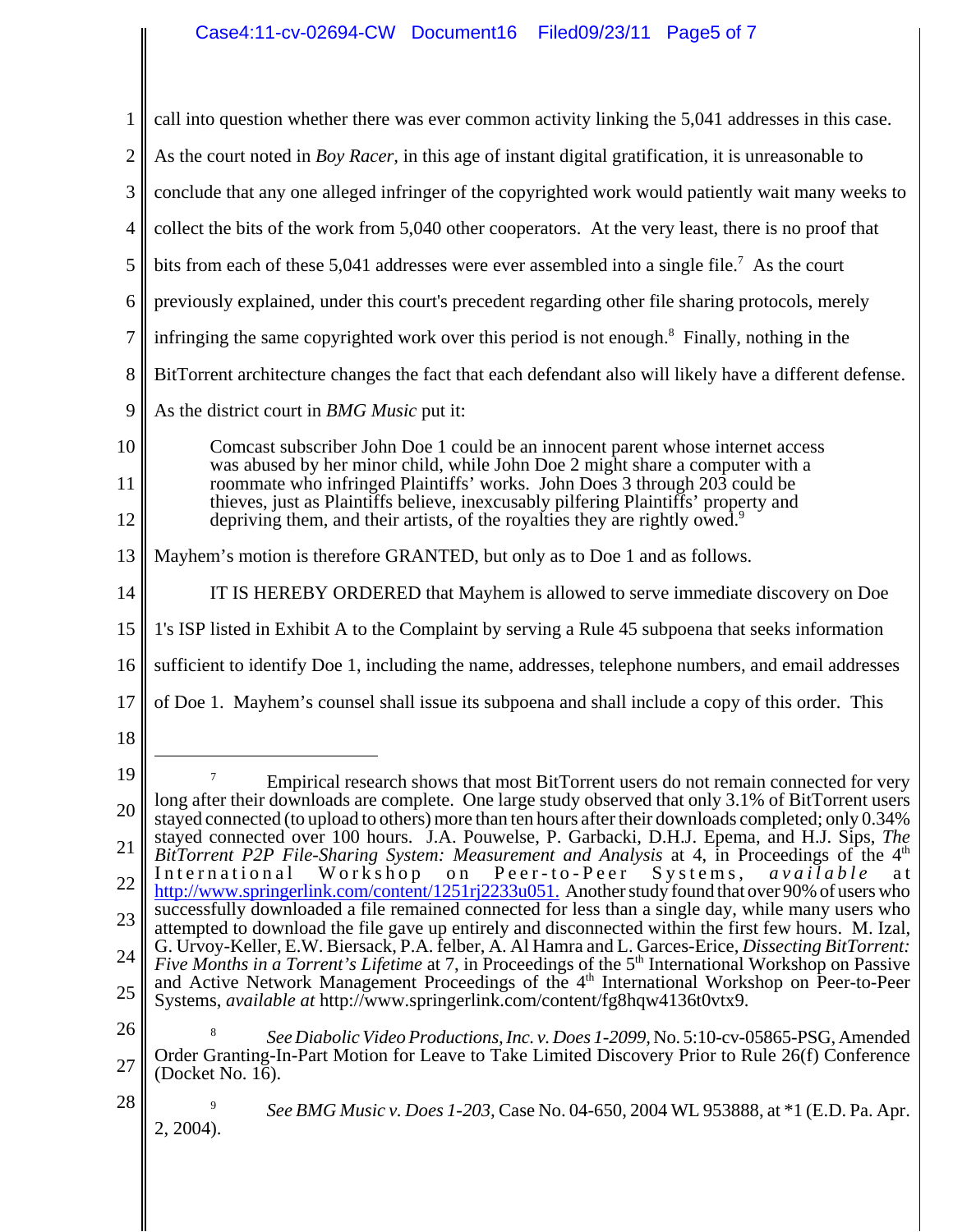1 subpoena shall be deemed an appropriate order under 47 U.S.C. § 551.

2 3 4 5 6 7 8 9 IT IS FURTHER ORDERED that the ISP will have 30 days from the date of service upon it to serve Doe 1 with a copy of the subpoena and a copy of this order. The ISP may serve Doe 1 using any reasonable means, including written notice sent to Doe 1's last known address, transmitted either by first-class mail or via overnight service. The ISP and Doe 1 each shall have 30 days from the date of service to file any motions in this court contesting the subpoena (including a motion to quash or modify the subpoena). If that 30-day period lapses without Doe 1 or the ISP contesting the subpoena, the ISP shall have 10 days to produce to Mayhem the information responsive to the subpoena with respect to Doe 1.

10 11 12 13 IT IS FURTHER ORDERED that the ISP shall not assess any charge to Mayhem in advance of providing the information requested in the subpoena, and that the ISP that receives a subpoena and elects to charge for ths costs of production shall provide a billing summary and cost reports that serve as a basis for such billing summary and any costs claimed by the ISP.

14 15 16 IT IS FURTHER ORDERED that the ISP shall preserve all subpoenaed information pending the ISP delivering such information to Mayhem or the final resolution of a timely filed and granted motion to quash the subpoena with respect to such information.

17 18 19 IT IS FURTHER ORDERED that any information disclosed to Mayhem in response to a subpoena may be used by Mayhem solely for the purpose of protecting its rights under the Copyright Act, 17 U.S.C. § 101 et seq.

20 21 22 23 24 IT IS FURTHER RECOMMENDED that Does 2-5,041 be severed from this action and Mayhem's action against Does 2-5,041 be dismissed without prejudice. The undersigned further recommends that if Mayhem refiles separate complaints against Does 2-5,041 within 20 days of this order, such actions should be deemed a continuation of the original action for purposes of the statute of limitations.

- 25
- **IT IS SO ORDERED.**

26 Dated: September 23, 2011

Pare S. Aune

 $\overline{a}$ PAUL S. GREWAL United States Magistrate Judge

27 28